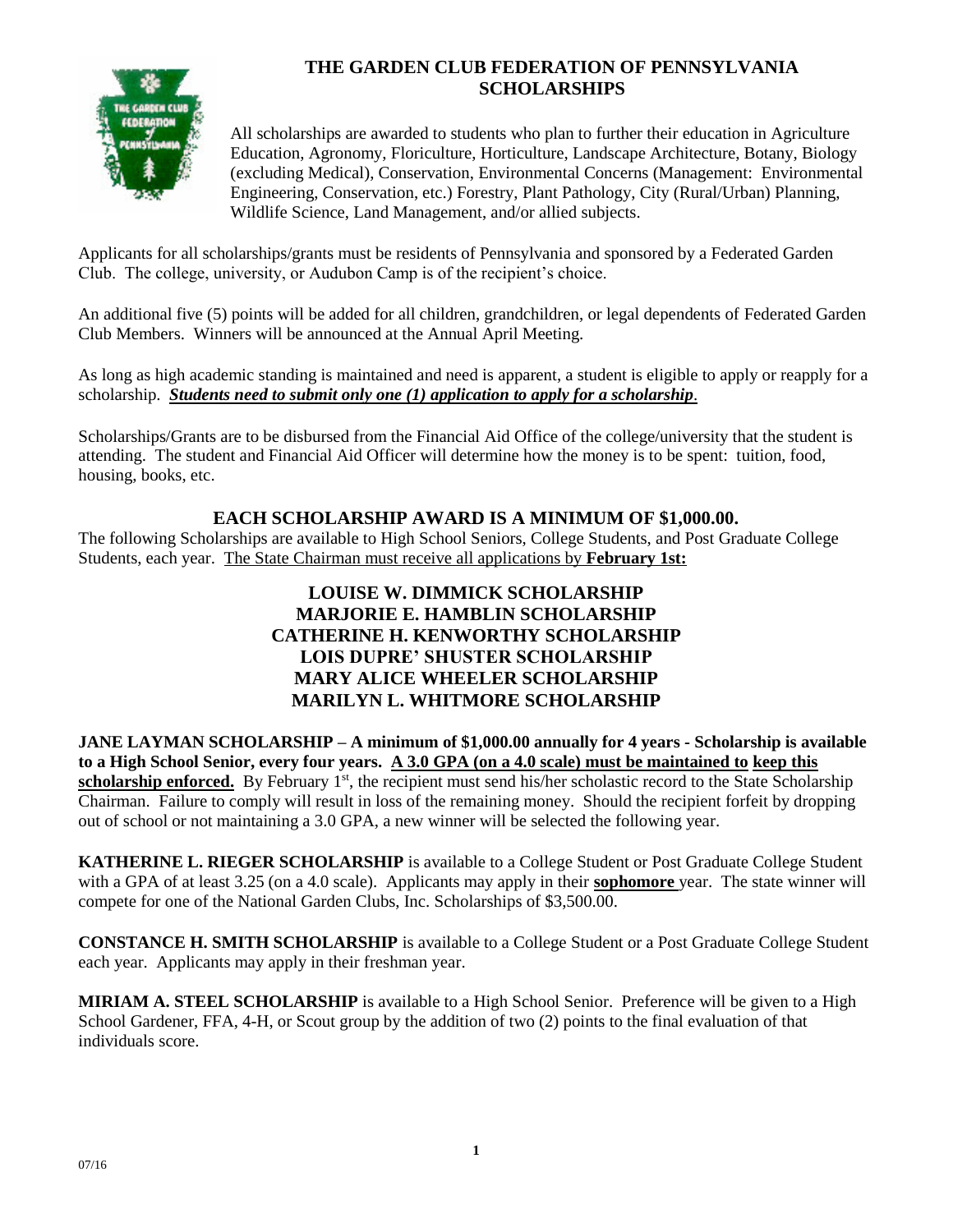**EDITH CLEMMER STEINBRIGHT SCHOLARSHIP** is available to High School Seniors, College Students and Post Graduate College Students each year. Preference will be given to a student from the southeastern part of the state.

**DOREEN DEW KAUFFMAN SCHOLARSHIP** is a \$1,000.00 grant given annually for ten years, 2012- 2021, to a deserving student in a horticulture-related field. This scholarship is available to high school seniors, college students and post-graduate college students each year.

**DOROTHY A. HERMANI SCHOLARSHIP** is a \$1,000.00 grant given annually for ten years, 2017-2026, to a deserving student in a horticulture-related field. This scholarship is available to high school seniors, college students and post-graduate students each year.

**AUDUBON GRANT - \$500.00** Grant is available to a Federated Garden Club Member, a Teacher, or a College Student for the Audubon Camp of his/her choice. A Garden Club Member may receive this grant. The winner is responsible for his/her transportation and any increase in fees. The sponsoring Garden Club may pay additional fees, if they desire. The State Chairman must receive all applications by **Feb.1st.**

**Applications for all scholarships are obtained from the State or District Scholarship Chairman or the GCFP Website [www.pagardenclubs.org](http://www.pagardenclubs.org/) CURRENT FORMS MUST BE USED (Check the revision date). Applications must be signed by the sponsoring Federated Garden Club President.**

### **THE FOLLOWING IS TO BE INCLUDED WITH ALL APPLICATIONS:**

- 1. Official transcript of academic records including the latest grading period.
- 2. Completed application form and financial need form.
- 3. Please do not staple pages together.
- 4. A letter from the applicant stating special interests, background, goals, financial need, and personal commitment, etc. **More than one (1) typed page will not be accepted.**
- 5. Three reference letters as listed on application must be included.  **(Not to exceed one typed page each)** No additional pages will be accepted.
- 6. The sponsoring Federated Garden Club President must sign the application. **NOTE:** Scholarships are awarded *only* to students who plan to further their education in Agriculture Education, Agronomy, Floriculture, Horticulture, Landscape Architecture, Botany, Biology (excluding Medical), Conservation, Environmental Concerns (Management: Environmental Engineering, Conservation, etc.) Forestry, Plant Pathology, City (Rural/Urban) Planning, Wildlife Science, Land Management, and/or allied subjects.
- 7. The judging Panel uses the NGC formula to judge the applications: Academic –40%, Applicant's Letter –25%, List of Honors –10%, Financial Need –20%, Recommendations –5%. An additional 5 points is added for relationship to a GCFP Member.

#### **ALL APPLICATIONS FOR STATE SCHOLARSHIPS/GRANTS MUST BE SENT TO THE STATE SCHOLARSHIP CHAIRMAN BY FEBRUARY 1st. CURRENT STATE CHAIRMAN: Mrs. Paul L. Dapp (Gladys) 2359 Hillside Avenue WILLIAMSPORT, PA 17701-4268 Phone 570-323-2180 [gdapp@comcast.net](mailto:gdapp@comcast.net)**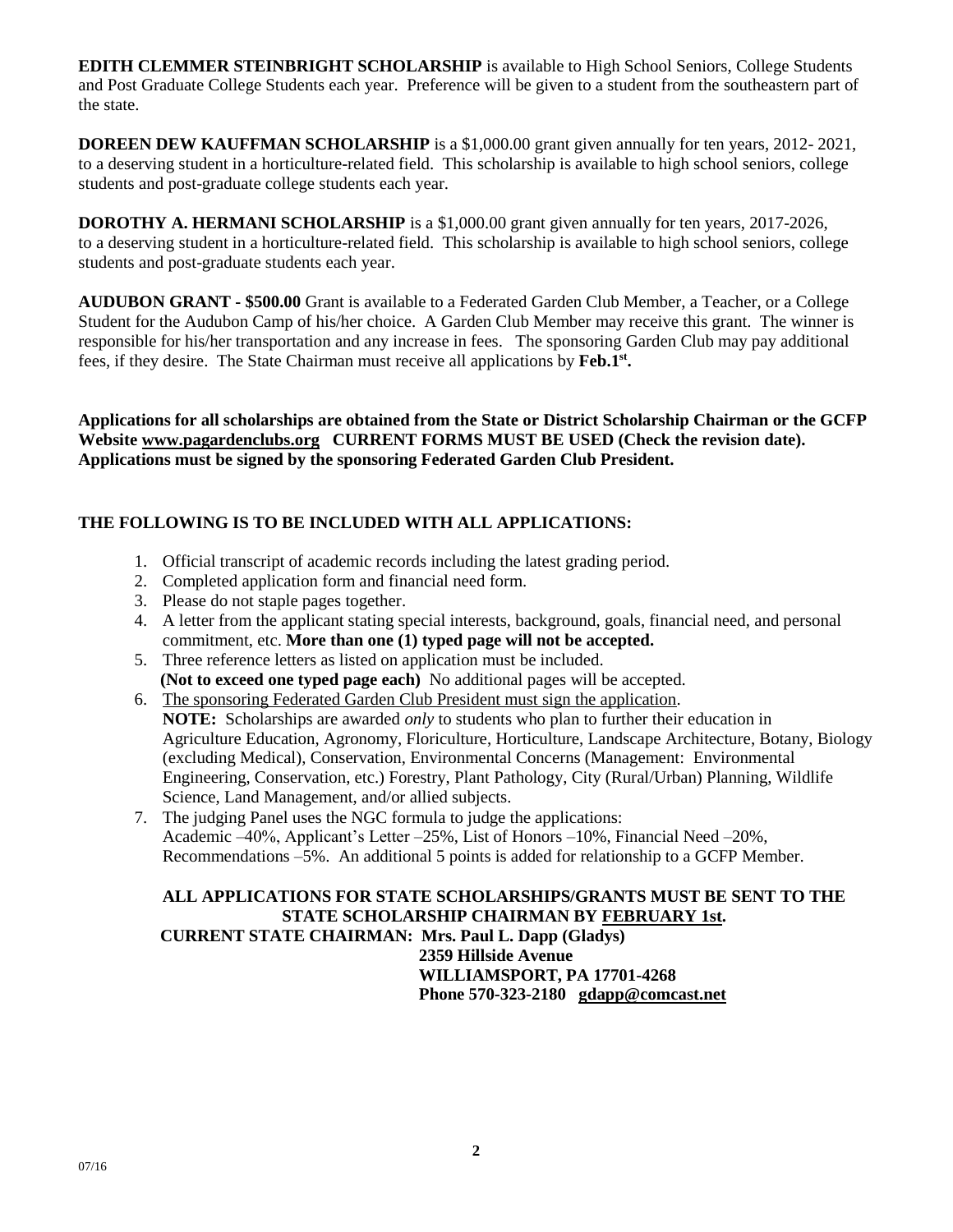

# **The Garden Club Federation of Pennsylvania Scholarship Application**

The deadline for all State Scholarship Applications is **February 1st.** The Audubon Grant is also due **February 1st**. Please forward the completed application to the **State Scholarship Chairman** along with a **photograph not to exceed 2 1/2" x 3 1/2," preferably a head/chest photo, official school transcript, all necessary letters and information.** The application should be typed.

|                                                                                                                            | (First, middle, last) |  |  |               |  |
|----------------------------------------------------------------------------------------------------------------------------|-----------------------|--|--|---------------|--|
|                                                                                                                            |                       |  |  |               |  |
|                                                                                                                            |                       |  |  |               |  |
|                                                                                                                            |                       |  |  |               |  |
|                                                                                                                            |                       |  |  |               |  |
|                                                                                                                            |                       |  |  |               |  |
|                                                                                                                            |                       |  |  |               |  |
|                                                                                                                            |                       |  |  |               |  |
|                                                                                                                            |                       |  |  |               |  |
|                                                                                                                            |                       |  |  |               |  |
|                                                                                                                            |                       |  |  |               |  |
| Cum GPA _________ Present Status: _________ Freshman ________ Sophomore ________ Junior ________ Senior                    |                       |  |  |               |  |
|                                                                                                                            |                       |  |  | Post Graduate |  |
| (Complete if applicable)                                                                                                   |                       |  |  |               |  |
|                                                                                                                            |                       |  |  |               |  |
| PERSONAL LETTER BY APPLICANT (Not to exceed 1 page). DISCUSS GOALS, BACKGROUND, FINANCIAL NEED<br>AND PERSONAL COMMITMENT. |                       |  |  |               |  |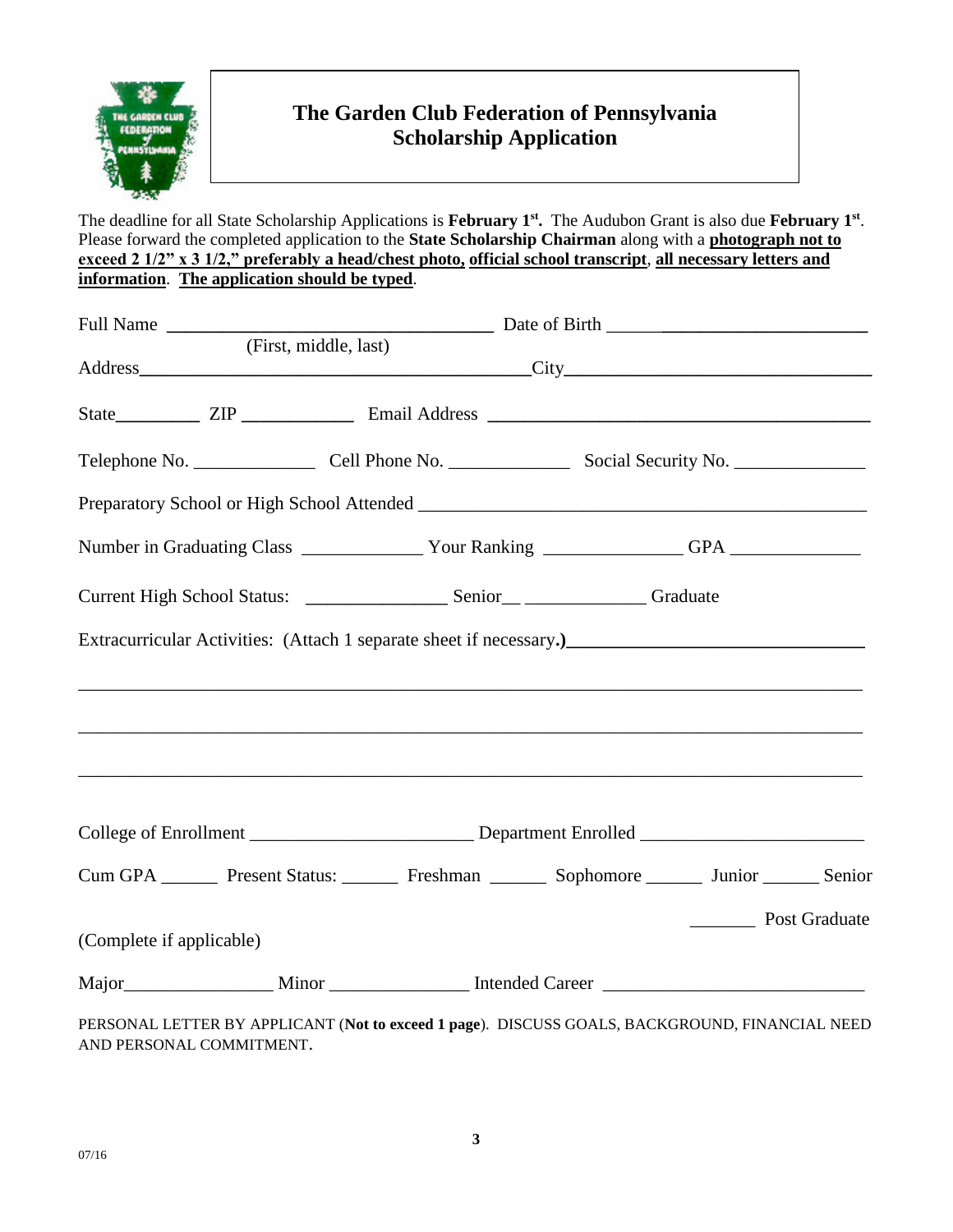

**THE GARDEN CLUB FEDERATION OF PENNSYLVANIA**

### **FINANCIAL NEED FORM**

### **This form must be completed by the Financial Aid Officer of the college or university involved and by the student, and must be signed by both of those individuals.**

This information will be held in strictest confidence. It will be made available only to appropriate officials of the college/university and to the members of the GCFP Scholarship Committee. Since actual financial need is one of the determining factors in the awarding of scholarships, it is necessary that *all* of the requested information be supplied.

Use the following form to show all ANTICIPATED SOURCES OF FUNDS, including scholarships other than anticipated ones from GCFP, as well as all projected costs involved for attending college in the **2017 - 2018** school year. It is not required that projected resources and expenditures balance.

PLEASE NOTE: The student must mail this form, along with other required application materials, to the State Garden Club Scholarship Chairman by **February 1st**.

| <b>ANTICIPATED RESOURCES</b>          | PROJECTED EXPENDITURES |
|---------------------------------------|------------------------|
| From parent or relative               | Tuition & Fees         |
| From personal savings                 | Housing                |
| <b>Educational Insurance Policies</b> | Board                  |
| School-year earnings                  | Books/Supplies         |
| Grants/Scholarships                   | Clothing/Laundry       |
| Loans                                 | Transportation         |
| Other:                                | Other:                 |
|                                       |                        |

\_\_\_\_\_\_\_\_\_\_\_\_\_\_\_\_\_\_\_\_\_\_\_\_\_\_\_\_\_\_\_\_\_\_\_\_\_ \_\_\_\_\_\_\_\_\_\_\_\_\_\_\_\_\_\_\_\_\_\_\_\_\_\_\_\_\_\_\_\_\_\_

Total Funds Available **Total Expenses** 

THIS WILL AUTHORIZE THE RELEASE OF MY FINANCIAL NEED FORM to the Garden Club Federation of Pennsylvania's Scholarship Chairman: Gladys Dapp, 2359 Hillside Avenue, Williamsport, PA 17701-4268

\_\_\_\_\_\_\_\_\_\_\_\_\_\_\_\_\_\_\_\_\_\_\_\_\_\_\_\_\_\_\_\_\_\_\_\_\_\_\_\_\_\_\_\_\_\_\_\_\_\_\_\_\_\_\_\_\_\_\_\_\_\_\_\_\_\_\_\_\_\_\_\_\_\_\_\_\_\_\_\_\_\_\_\_\_

### STUDENT'S SIGNATURE:

DATE:

# **FINANCIAL AID OFFICER:**

FINANCIAL AID OFFICER'S NAME (Printed) \_\_\_\_\_\_\_\_\_\_\_\_\_\_\_\_\_\_\_\_\_\_\_\_\_\_\_\_\_\_\_\_\_\_\_\_\_\_\_\_\_\_\_\_

FINANCIAL AID OFFICER'S SIGNATURE

| $\frac{1}{2} \frac{1}{2} \frac{1}{2} \frac{1}{2} \frac{1}{2} \frac{1}{2} \frac{1}{2} \frac{1}{2} \frac{1}{2} \frac{1}{2} \frac{1}{2} \frac{1}{2} \frac{1}{2} \frac{1}{2} \frac{1}{2} \frac{1}{2} \frac{1}{2} \frac{1}{2} \frac{1}{2} \frac{1}{2} \frac{1}{2} \frac{1}{2} \frac{1}{2} \frac{1}{2} \frac{1}{2} \frac{1}{2} \frac{1}{2} \frac{1}{2} \frac{1}{2} \frac{1}{2} \frac{1}{2} \frac{$<br>Δ<br>. к<br><b>ADDINESS</b> |  |  |  |
|-----------------------------------------------------------------------------------------------------------------------------------------------------------------------------------------------------------------------------------------------------------------------------------------------------------------------------------------------------------------------------------------------------------------------------|--|--|--|
|                                                                                                                                                                                                                                                                                                                                                                                                                             |  |  |  |

| <b>ZIP</b>      |  |
|-----------------|--|
| FA<br>* * * * * |  |